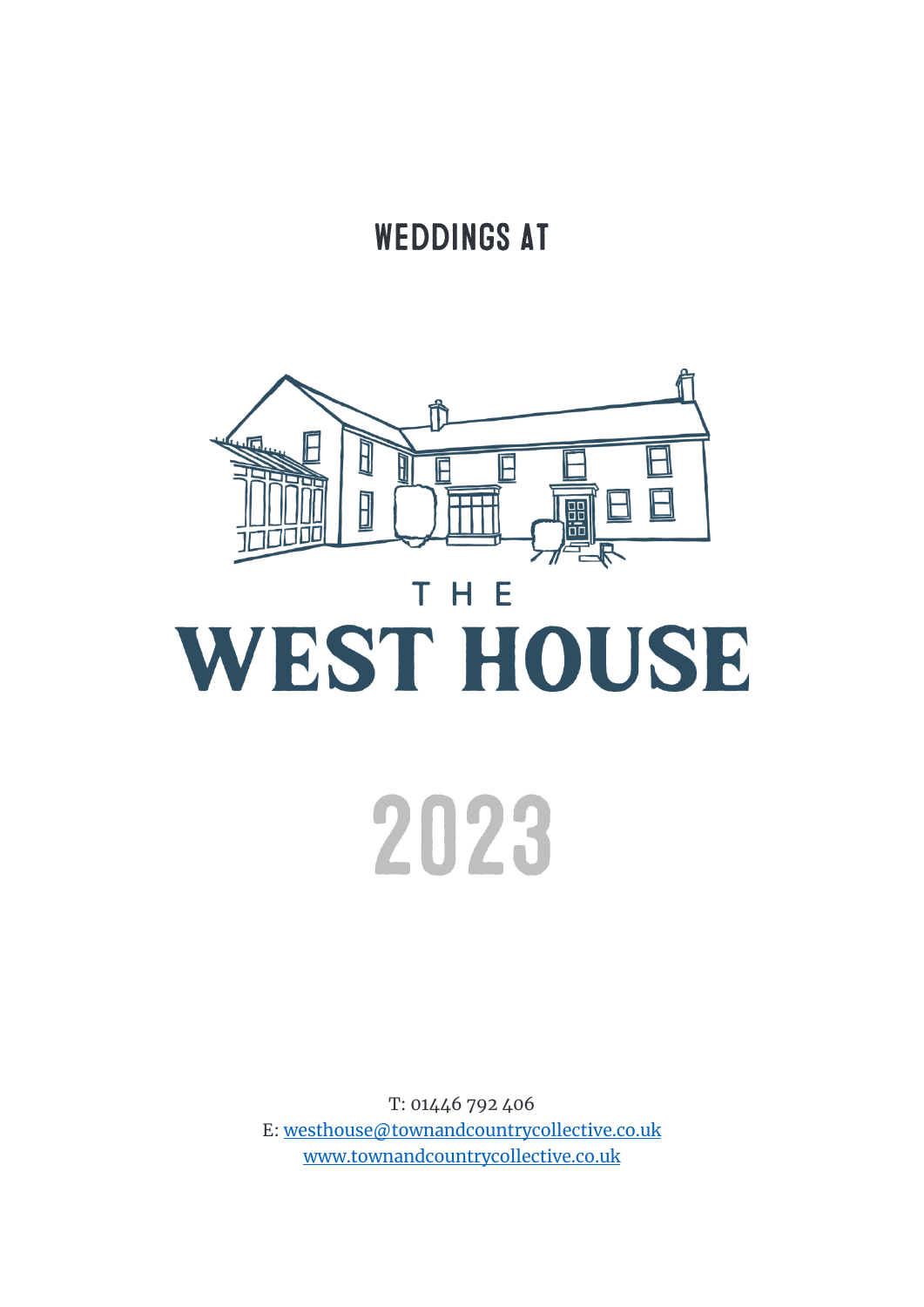# **A LITTLE BIT ABOUT US....**

We may be slightly biased….but we believe The West House is the ideal venue for your perfect wedding day. Our chilled out atmosphere is a catalyst for celebration.

Our Heritage Restaurant can accommodate up to 70 guests for a wedding breakfast and up to 120 for an evening celebration. Our cosy lounge and bar areas are also great overspill areas if the occasion calls!

We can also be exclusively yours for the day or the whole weekend if you wanted something a bit more intimate and to make that wedding celebrations last that little bit longer.

Enjoy your special day in the company of your family & friends, and recap the joys with your nearest & dearest the following morning over breakfast.

# **ROOM HIRE RATES**

Full Exclusivity 1 day & night - £3,450 Full Exclusivity 1 day & 2 nights  $-$  £4,950 Heritage Restaurant - £700 Garden Conservatory - £600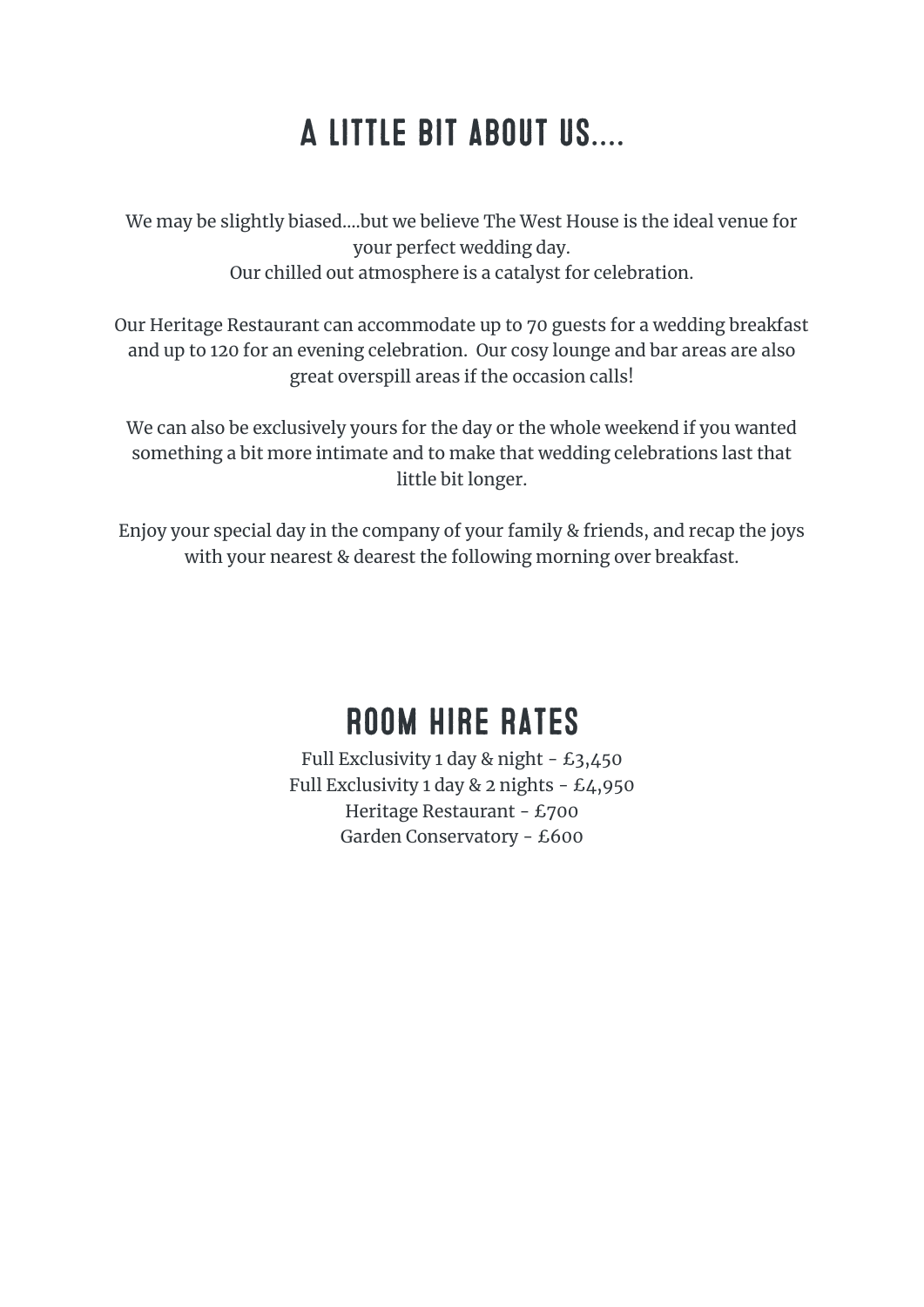# **CANAPÉ MENU COLD CANAPÉS**

Wye Salmon Tartlets

*cloaked in lemon and dill mayonnaise* 

#### Baby Assorted Finger Cocktail Sandwiches

*filled with smoked salmon, egg & cucumber, Welsh black beef & grain mustard*

Smoked Salmon & Chive Cream Cheese Blini Tiny Walnut Breads *filled with Welsh farmhouse cheese (v)*

Pembrokeshire Crab & Cream Cheese Mousse Tart Wild Mushroom French Cone *finished with cream cheese & chive topping (v)*

Fresh Asparagus wrapped in Smoked Salmon *with a dill dressing* 

Chicken Parfait and Tomato Chutney En Croute Choux Bun *filled with a creamy duxelle of mushrooms (v)*

#### **WARM CANAPÉS**

Grilled Welsh Goats Cheese En Croute *with caramelised onions, balsamic & port reduction (v)* 

> Mini Tartlets *of Caerphilly cheese & leek quiche (v)*

Confit of Lamb Shoulder *with mash & lamb jus* 

Savoury French Cone *filled with a chicken & mushroom duxelle* 

Camembert topped with Cranberry *on pumpernickel bread (v)* 

> Mini Bangers & Mash Vegetable Spring Rolls *with sweet chilli jam (v)*

Scottish Mini Haggis

**SELECTION OF 3 CANAPÉS 26.95 PER PERSON ADDITIONAL CANAPES 23.50 PER CANAPE**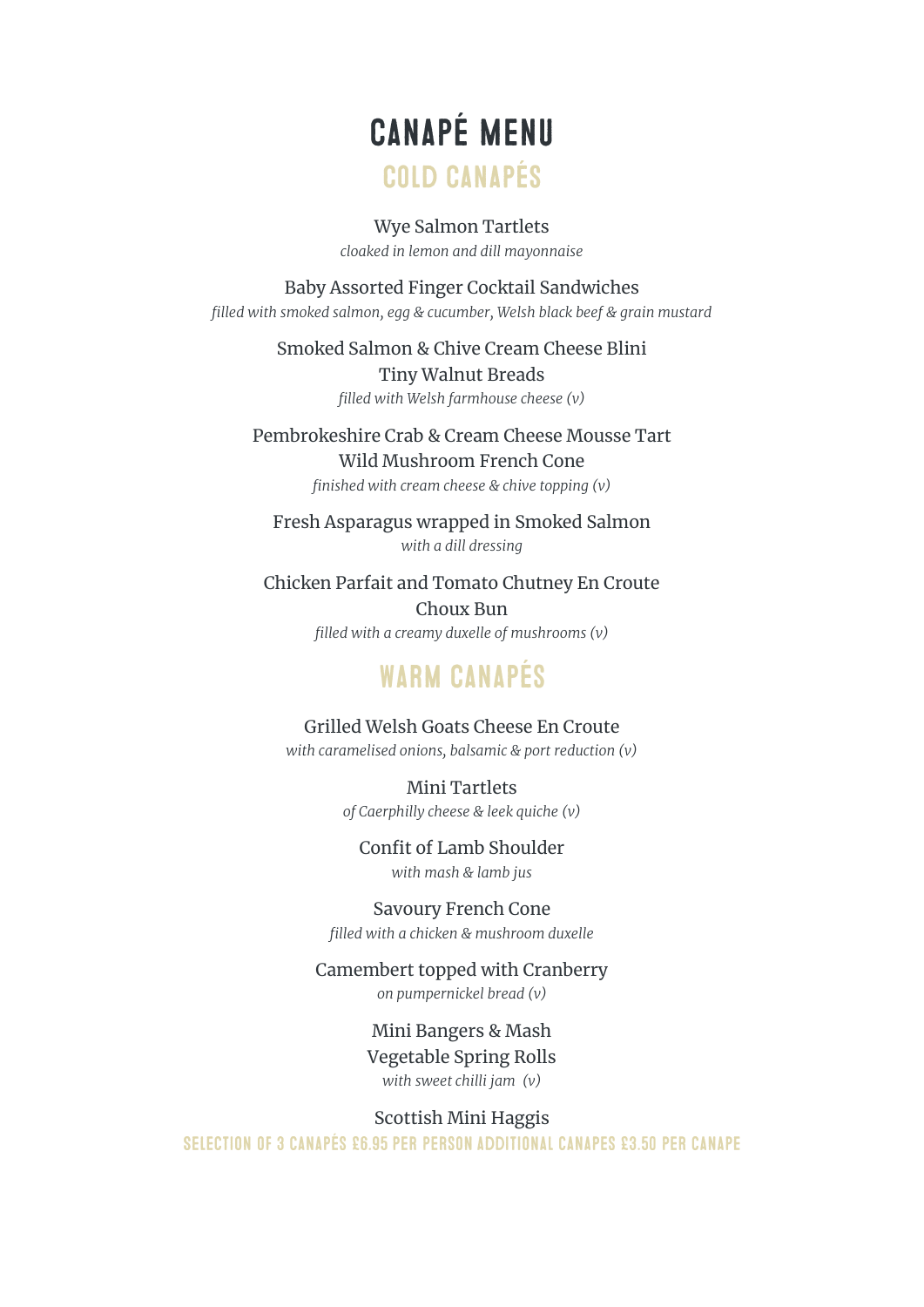# **MENU A STARTERS**

Cream of Leek & Potato Soup *finished with blue cheese croutons (v)*

Grilled Goats Cheese on a Toasted Crumpet *with sweet onion relish, rocket & mature balsamic glaze* 

Smoked Salmon on a Cream Cheese Blini *with pickled beetroot, ginger and a cucumber drizzle* 

> Smooth Chicken Parfait *Spicy tomato Arrabbiata sauce*

## **MAIN COURSE**

Supreme of Chicken stuffed with Mozzarella Cheese *with fondant potato, red pepper and rich tomato & basil sauce*

Slow Roasted Pork Two Ways with Apple Puree *with dauphinoise potato, shallot & crème fraiche sauce* 

Fillet of Salmon *with boulangere potatoes, roasted peppers and beurre blanc sauce* 

> Individual Beef & Welsh Real Ale Pie *with dauphinoise potato*

Butternut Squash & Red Onion Filo Tart *with cherry tomatoes & per las cream (v)* 

#### **DESSERTS**

Lemon Tart *with wild berry compote (v)* 

Town & Country Cheesecake *a cheesecake of your choice with fruit coulis* 

Strawberry Shortbread *With strawberry, mint & balsamic compote (v)* 

> Chocolate & Caramel Tart *with vanilla pod cream (v)*

#### Coffee & Chocolate Mint Crisps

#### **£43 95 PFR PFRSON**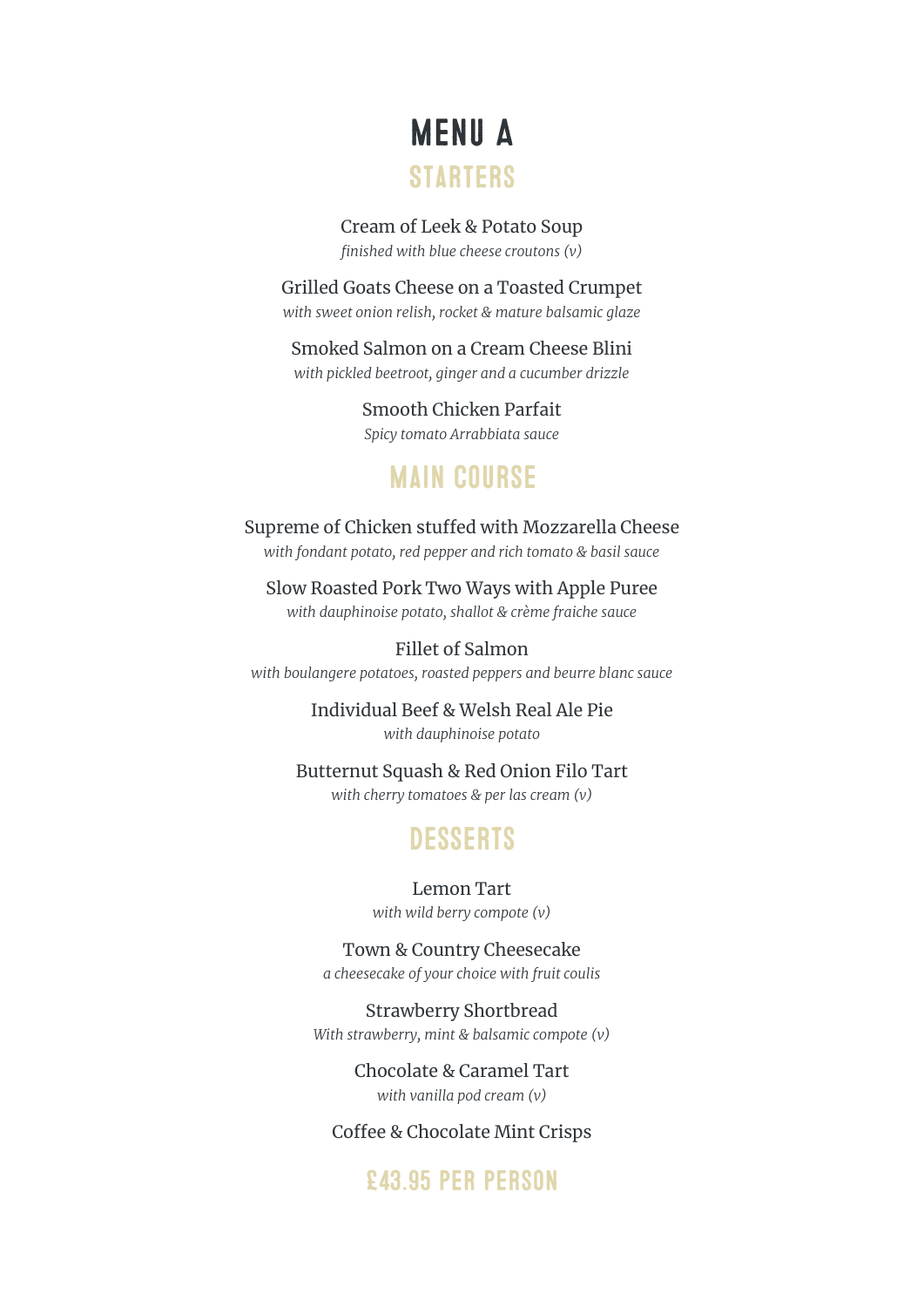# **MENU B**

#### **STARTERS**

Pearls of Melon set on Carmarthen Cured Ham *with cracked black pepper & strawberry coulis* 

> Salad of Smoked Trout *with mango & chili salsa*

Roasted Plum Tomato & Sweet Pepper Soup *with mascarpone cheese (v)*

Feta Cheese, Caramelised Onion & Fig Tart *with dressed rocket (v)* 

#### **MAIN COURSE**

Rolled Shoulder of Lamb stuffed with Apricots & Onion *with dauphinoise potato & redcurrant jus*

Ballotine Chicken with Mushrooms, Sausage Meat & Shallots *with garlic mash, braised Savoy cabbage & white wine jus*

> Cod Loin Fillet *with basil mash & tarragon sauce vierge*

Slow Cooked Blade of Welsh Beef *with creamy mash & Welsh ale confit of garlic jus* 

> Porcini Mushroom Tortellini *with wild mushroom cream sauce (v)*

#### **DESSERTS**

Sticky Toffee Pudding *with warm toffee sauce & vanilla ice cream (v)* 

Baked Chocolate Cheesecake *with vanilla ice cream*

Chocolate Cream Filled Profiteroles *coated with white chocolate (v)* 

Lemon Syllabub set in a Chocolate Filigree Cup *finished with strawberry coulis & mint (v)* 

> Coffee & Chocolate Mint Crisps **F48 95 PFR PFRSON**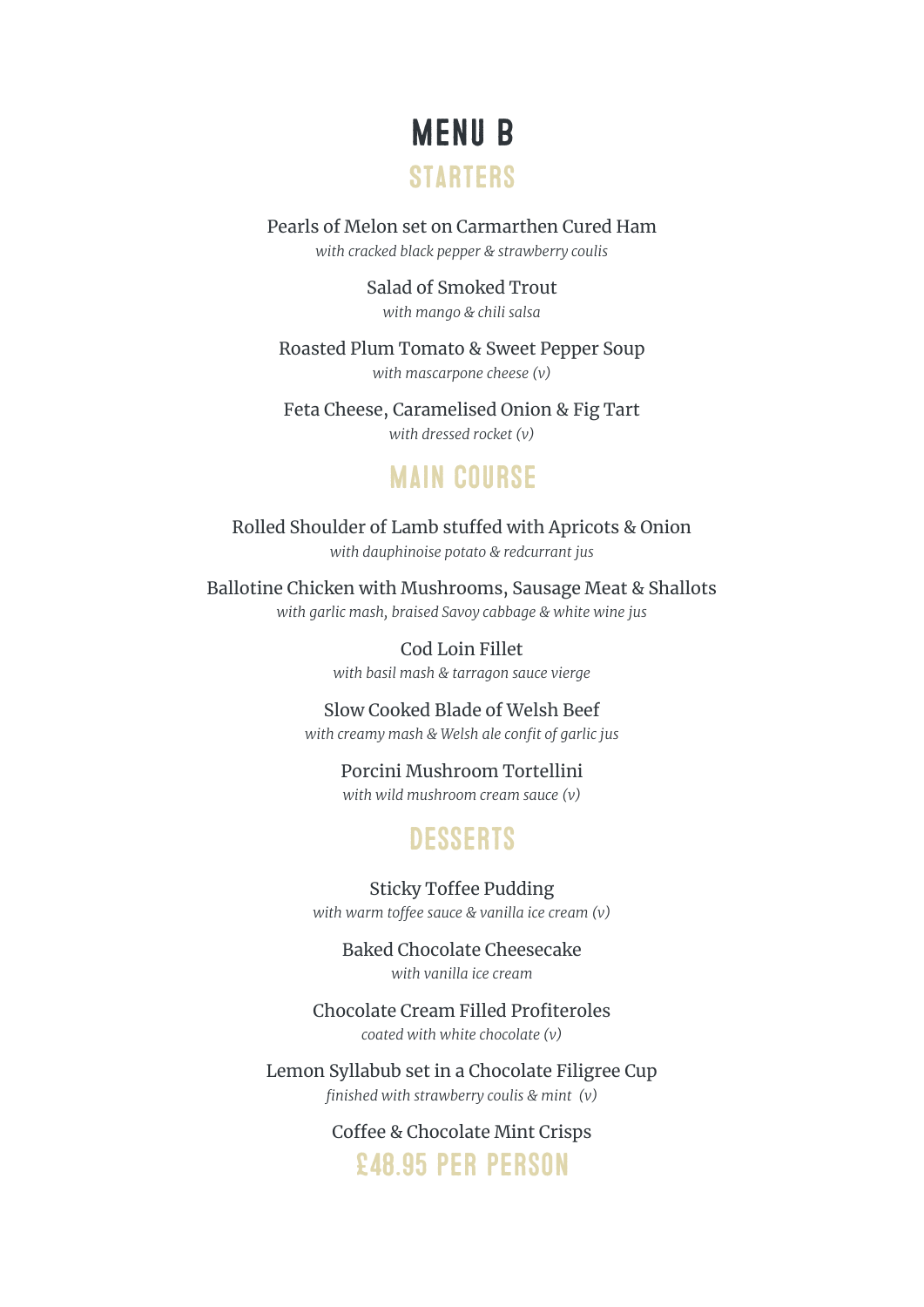# **MENUC STARTERS**

Fresh Fig wrapped in Parma Ham stuffed with Mozzarella *with mixed leaves and honey & lemon dressing* 

> Porcini Mushroom Tortellini *with wild mushroom cream sauce (v)*

Pressed Ham Hock Terrine *with apple puree, pickled beetroot & toasted bread*

Forest Mushroom Soup *finished with wholegrain mustard & garlic croutons (v)* 

#### **MAIN COURSE**

Roasted Sirloin of Finest Welsh Beef *with fondant potato & red wine jus*

Fillet of Sea Bass *set on bubble & squeak with tomatoes, lemon & fresh herb olive oil* 

Slow Braised Shank of Welsh Lamb *with creamy colcannon of leeks, potatoes & redcurrant jus* 

Pan Fried Guinea Fowl *with honey, rosti potato, spaghetti of carrots & rich jus*

Moroccan Spiced Vegetable Tagine

*with fragrant couscous (v)* 

## **DESSERTS**

Crème Brulee *with vanilla shortbread (v)* 

Chocolate Fondant *with kahlua anglaise (v)*

Bara Brith Bread & Butter Pudding *with liqueur soaked plums (v)* 

Individual Raspberry Pavlova *with chantilly cream (v)* 

Coffee & Chocolate Mint Crisps £53 95 PFR PFRSON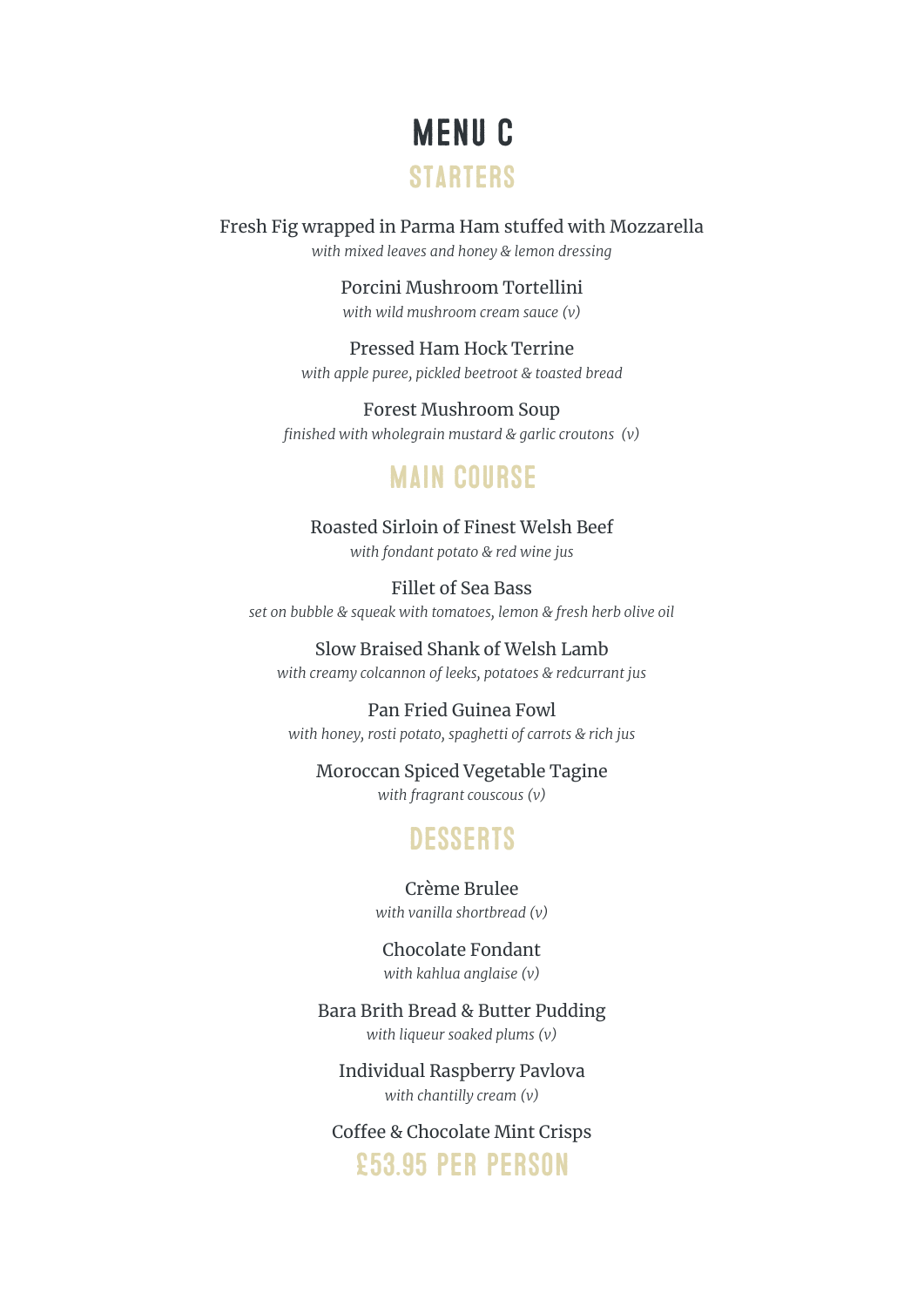# **CHILDRENS MENU**

Children under 12 are charged at half price of the adult meals. Alternatively, we would be happy to discuss a tailor-made menu for the little ones. Please note, these menus are designed for set choices only.

#### **MAIN**

Chicken Goujons, Potato Wedges & Vegetables Sausage & Mash Cottage Pie with Carrots Turkey Meatballs with Pasta in Italian Sauce Vegetable Tagliatelle with Tomato Sauce (v)

## **DESSERT**

Chocolate Brownie & Ice Cream Trio of Ice Cream Fresh Fruit Ice Cream Sundae

## £18.95 PER PERSON

Price includes orange or blackcurrant squash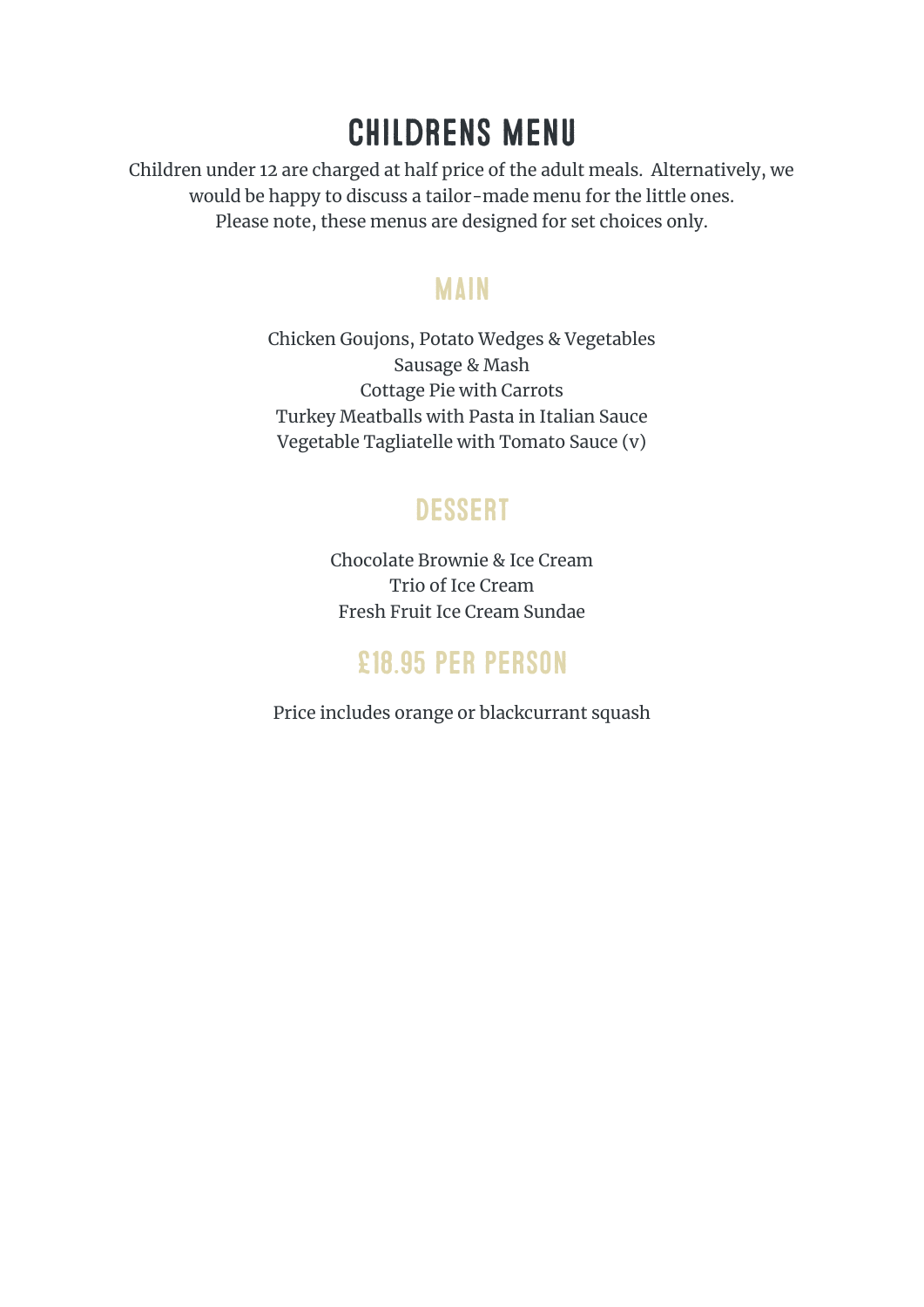# **BEVERAGES**

**ARRIVAL DRINKS** 

House Wine 175ml £5.95 Alcoholic Punch £5.95 Non-Alcoholic Punch £4.25 Bucks Fizz £5.95 Champagne Kir Royale £9.95 Pimms & Lemonade £6.25 Fruit Juice £2.50

THE FOLLOWING ARE MERELY SUGGESTED WINES FOR YOUR DAY.

WE WOULD BE HAPPY TO OFFER A FULLER CHOICE IF REQUIRED

## **WINE PACKAGE A**

Glass of Bucks Fizz or Bottled Lager on Arrival Glass of House Wine with the Wedding Breakfast Glass of Sparkling Wine for the Toast **£20 PER PERSON** 

#### **WINE PACKAGE B**

Glass of chilled Prosecco or Pimms with Lemonade on Arrival 2 Glasses of House Wine with the Wedding Breakfast Glass of Prosecco for the Toast £25 PER PERSON

#### **WINE PACKAGE C**

Glass of House Champagne on Arrival 2 Glasses of House Wine with the Wedding Breakfast Glass of House Champagne for the Toast **£30 PER PERSON** 

#### **NON-ALCOHOLIC DRINKS PACKAGE**

Orange Juice on Arrival Half a Bottle of Schloer with the Wedding Breakfast Glass of Sparkling Apple Juice for the Toast£14.95 PER PERSON